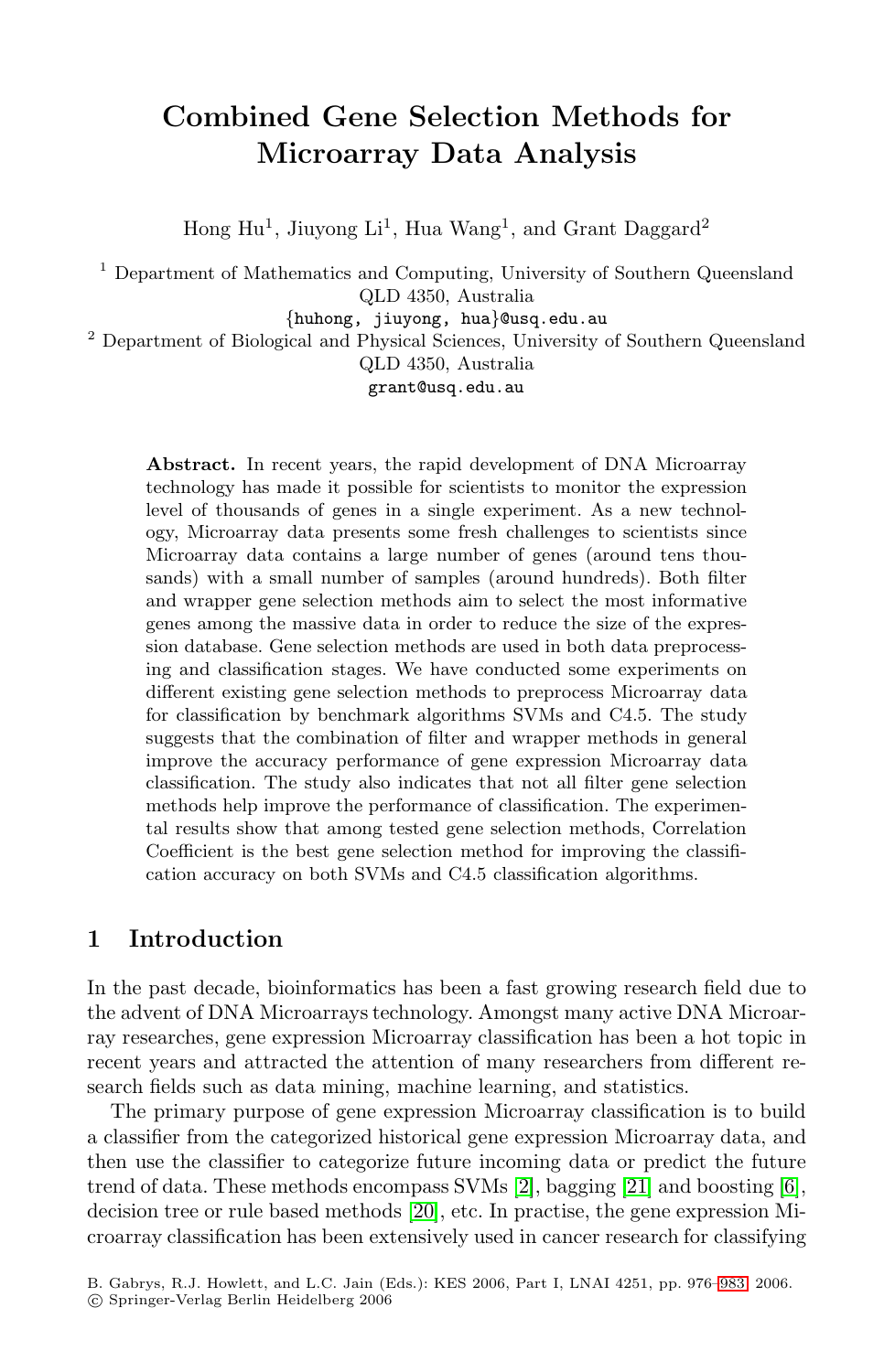and predicting clinical cancer outcomes [\[22,](#page-7-2)[23\]](#page-7-3). It is also applied to cancer diagnosis and prognosis [\[25](#page-7-4)[,24\]](#page-7-5). In addition, classification can help researchers to discover the drug response for particular patients in order to use appropriate treatment for individuals [\[16\]](#page-6-3).

Gene expression Microarray data is usually of very high dimensions and a small number of samples. This makes it very difficult for many existing classification algorithms to analyze this type of data. In addition, Gene expression Microarray data contain a high level of noise, irrelevant and redundant data. All these attribute to unreliable and low accuracy analysis results.

Since many classification methods are not scalable to the high dimensions, they are inapplicable to analyzing raw gene expression Microarray data. Consequently, reducing the number of genes is crucial for applying classification algorithms to analyzing gene expression data.

This paper is organized in six sections. In this introductory section, we give a brief introduction to some problems in gene expression Microarray data classification. In section 2, we explain the importance of data preprocessing for gene expression Microarray data. In section 3, we review the gene selection methods. In section 4, we present the design of methods for comparing the accuracy of SVMs and C4.5 using different gene selection methods. In section 5, we test the four different gene selection methods with three datasets, and present a discussion of the results. In section 6, we conclude the paper.

#### **2 Gene Expression Microarray Data Preprocessing**

An objective of gene expression Microarray data preprocessing is to select a small set of genes which can be used to improve the accuracy and efficiency of classification from a high dimensional gene expression dataset.

For example, normally a gene expression Microarray dataset contains less than 100 examples, but has tens of thousand of genes(attributes). High dimensionality may cause significant problems in Microarray data analysis.

- 1. Irrelevant and noise genes decrease the quality of classification. Gene expression Microarray is a newly developed technology, and the data stored in Microarray data often contain a great deal of noise which is caused by human errors, malfunctions and missing values. In addition, not all genes in a dataset are informative for classification. Using irrelevant and noise genes for classification only causes a greater risk of decreasing the accuracy of classification. The noise and irrelevant genes should be removed from Microarray data before classification takes place.
- 2. The huge number of genes causes great computational complexity in building classifiers. A Microarray dataset contains large number of genes. This high dimensionality makes many classification algorithms inapplicable or inefficient.

Microarray data preprocessing is a very important stage for classification. One crucial step of Microarray data preprocessing is gene selection. A good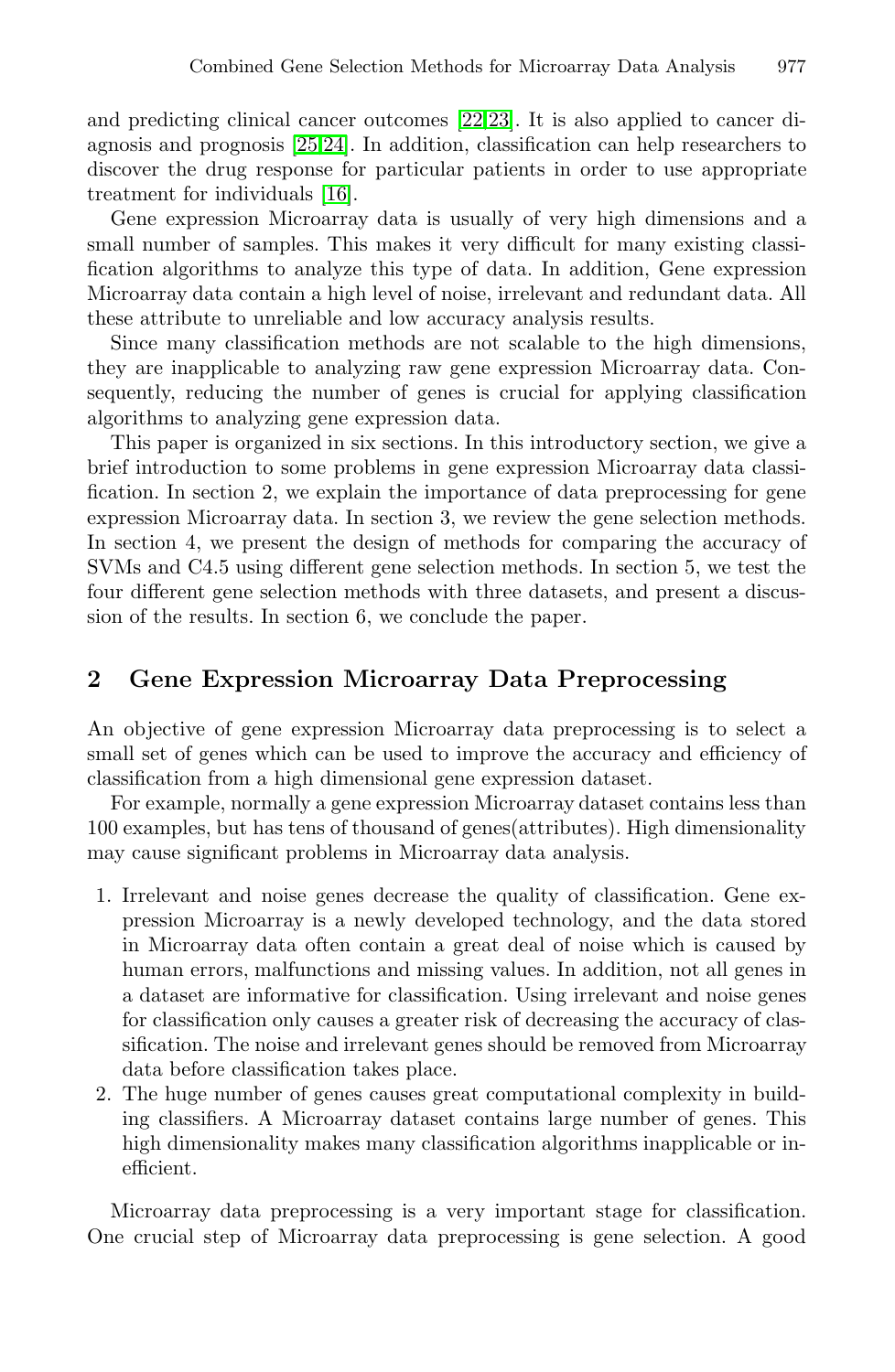gene selection method can not only increase the accuracy of classification by eliminating the irrelevant genes from Microarray data, but also speed up the classification process by reducing the Microarray data size.

## **3 Gene Selection Methods**

Gene selection is a process of selecting the most informative genes which are most predictive to its related class for classification. According to the dependency with classification algorithms, gene selection methods can be divided into wrapper and filter methods [\[12\]](#page-6-4).

A filter method performs gene selection independently to preprocess the Microarray dataset before the dataset is used for classification analysis. In recent years, filter methods have become increasingly popular as these methods can reduce the dataset size before classification. For example, one of the most popular filter gene selection methods is called ranking and it has been applied to cancer classification. Within the ranking, Golub  $et$  al  $[22]$  used a Signal-to-Noise ratio method for gene selection in a leukemia dataset, while a correlation coefficient method was applied to a breast cancer dataset by Van't Veer *et al* [\[23\]](#page-7-3).

However, using a one-gene-at-a-time ranking method does not take the relationships between genes into account. Some genes among the selected genes have similar expression levels among classes, and they are redundant since no additional information is gained for classification algorithms by keeping them all in the dataset. This redundancy problem affects the performance of classifiers. To eliminate this problem, Koller and Sahami [\[13\]](#page-6-5) developed an optimal gene selection method called Markov blanket filtering which can remove redundant genes. Based on this method, Yu and Liu [\[26\]](#page-7-6) proposed the Redundancy Based Filter(RBF) method to deal with redundant problems and the results are very promising.

In contrast, a wrapper method embeds a gene selection method within a classification algorithm. The wrapper methods are not as efficient as the filter methods due to the fact that an algorithm runs on the original high dimensional Microarray dataset. However, Kohavi and John [\[12\]](#page-6-4) have discovered that wrapper methods could significantly improve the accuracy of classification algorithms over filter methods. This discovery indicates that the performance of a classification algorithm is dependent on the chosen gene selection method. Nevertheless, no single gene selection method can universally improve the performance of classification algorithms in terms of efficiency and accuracy. An example of a wrapper method is SVMs  $[9]$ , which uses a recursive feature elimination(RFE) approach to eliminate the features iteratively in a greedy fashion until the largest margin of separation is reached.

In summary, in order to deal with gene expression Microarray data more effectively and efficiently, classification algorithms need to consider applying a combination of filter gene selection and wrapper methods for Microarray data classification.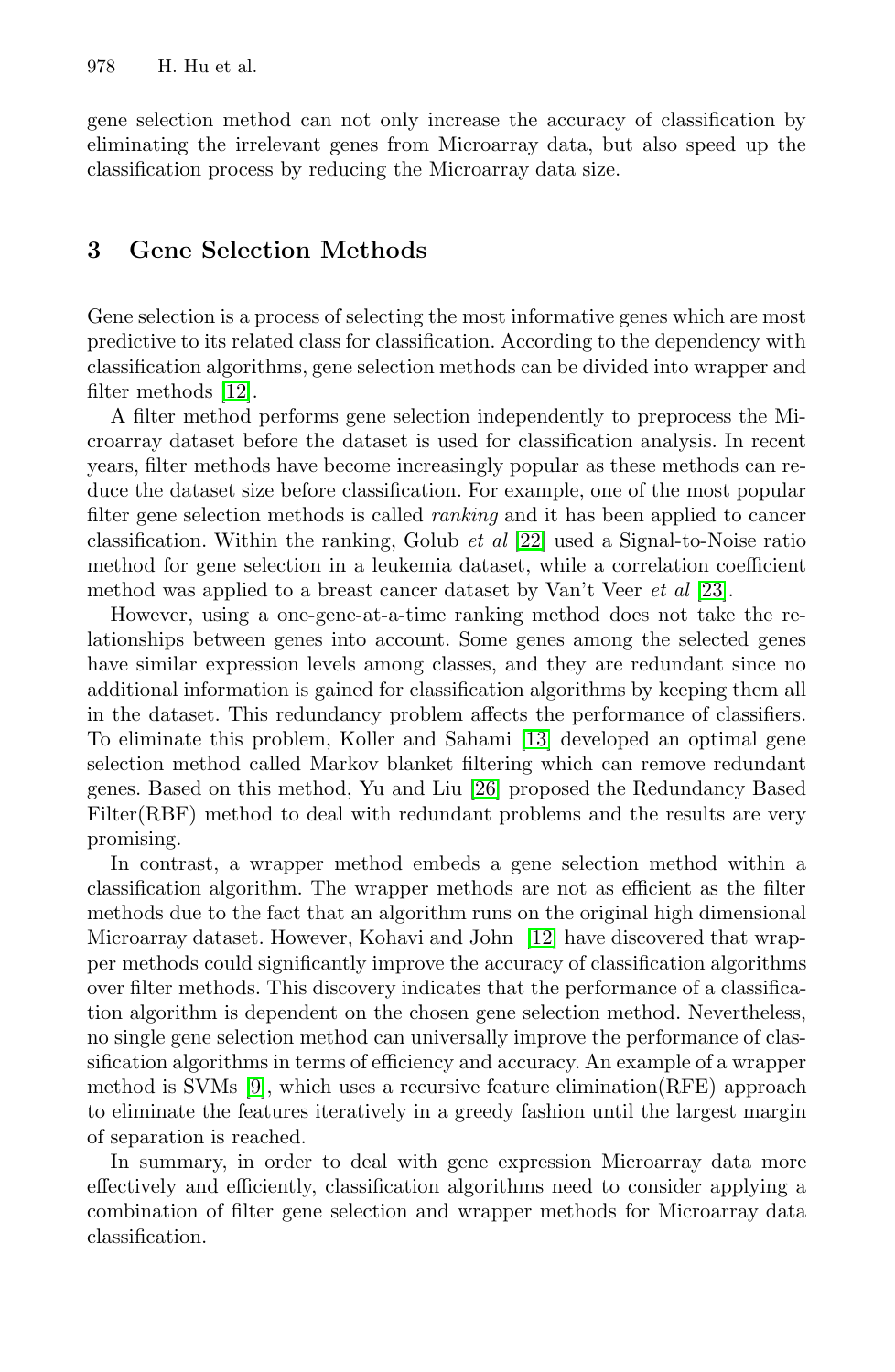#### **4 Experimental Design and Methodology**

In this paper, we examine if combined gene selection methods can enhance the performance of a classification algorithm. We conduct some experiments on different existing gene selection methods to preprocess Microarray data for classification by benchmark algorithms SVMs and C4.5.

First of all, we choose SVMs-lights classification system [\[10\]](#page-6-7) and C4.5 [\[17\]](#page-6-8) for experimental study. This choice is based on the following considerations.

Consideration of benchmark systems: SVMs and C4.5 have been regarded as bench mark classification algorithms. SVMs was proposed by Cottes and Vapnik [\[4\]](#page-6-9) in 1995. It has been one of the most influential classification algorithms. SVMs has been applied to many domains, for example, text categorization [\[11\]](#page-6-10), image classification [\[18\]](#page-6-11), cancer classification [\[7](#page-6-12)[,2\]](#page-6-0). SVMs can easily deal with the high dimensional datasets with a wrapper gene selection method. SVMs also can achieve a higher performance compared to most existing classification algorithms. C4.5 [\[20](#page-7-1)[,19\]](#page-7-7) was proposed by Quinlan in 1993. It is a benchmark decision tree classification algorithms. It has been widely used in ensemble decision tree methods for gene expression microarray classification and the results are very promising [\[21,](#page-7-0)[5](#page-6-13)[,6](#page-6-1)[,15\]](#page-6-14).

Considering of wrapper methods: SVMs and C4.5 are not only benchmark classification systems, but each of them contains a wrapper gene selection method.  $SVMs$  uses a recursive feature elimination $(RFE)$  approach to eliminate the features iteratively in a greedy fashion until the largest margin of separation is reached. Decision tree method can also be treated as a gene selection method. It selects a gene with the highest information gain at each step and all selected genes appear in the decision tree.

In this study, we choose and implement four popular ranking methods collected by Cho and Won [\[3\]](#page-6-15), namely Signal-to-Noise ratio (SN), correlation coefficient (CC), Euclidean (EU) and Cosine (CO) ranking methods. A ranking method identifies one gene at a time with differentially expressed levels among predefined classes and puts all genes in decreasing order. After a specified significance expressed level or number of genes is selected, the genes lower than the significance level or given number of genes are filtered out. The advantages of these methods are intuitive, simple and easy to implement.

To evaluate the performance of different gene selection methods, three datasets from Kent Ridge Biological Data Set Repository [\[14\]](#page-6-16) are selected. These datasets were collected from some influential journal papers, namely breast cancer [\[23\]](#page-7-3), lung cancer [\[8\]](#page-6-17) and B-cell lymphoma [\[1\]](#page-6-18). Table [1](#page-4-0) shows the summary of the three datasets.

During the gene expression Microarray data preprocessing stage, we define the number of selected genes as 20, 50 and 100 for all filter gene selection methods. In our experiments, a tenfold cross-validation method is also carried out for each method to test its accuracy.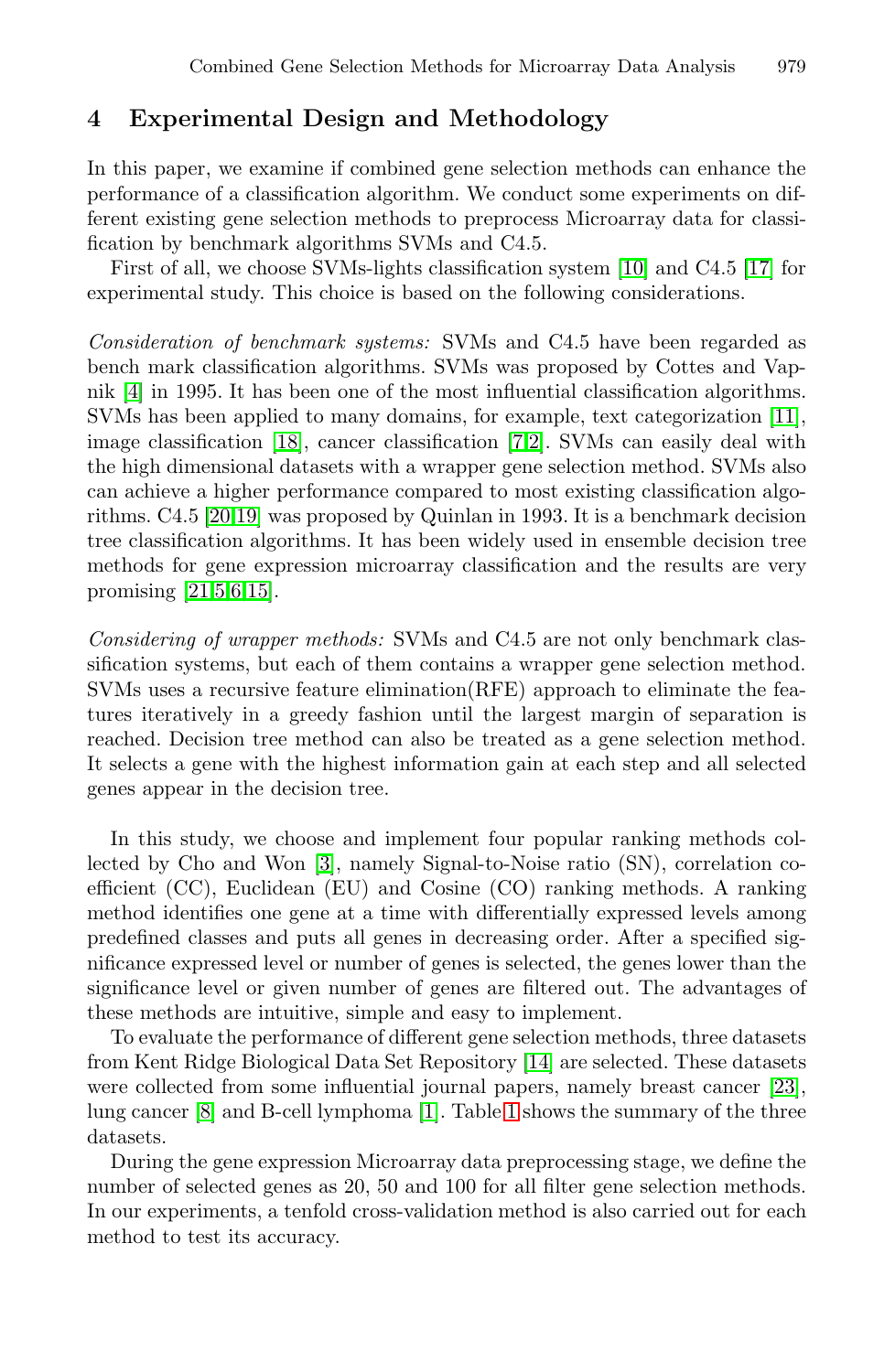<span id="page-4-0"></span>

| Dataset               |       | Genes Class Record |
|-----------------------|-------|--------------------|
| ALL-AML Leukemia 7129 |       |                    |
| Breast Cancer         | 24481 | 97                 |
| Lung Cancer           | 12533 | 181                |

**Table 1.** Experimental dataset details

### **5 Experimental Results and Discussions**

Table [2](#page-5-0) and Table [3](#page-5-1) show the detailed results for SVMs and C4.5 tested on three different datasets preprocessed by four different filter gene selection methods.

From these experimental results, we make the following observations.

1. When datasets are preprocessed, SVMs improves its prediction accuracy by up to 15%. Among the four gene selection methods, Correlation coefficient and Signal-to-Noise methods are the most effective preprocessing method with 91% accuracy on average, followed by Cosine 84%, and Euclidean 73%. All tested gene selection methods except Euclidean have improved the prediction accuracy of the classifier; while the performance of C4.5 improves its prediction accuracy by up to 12%. Among the four gene selection methods, Correlation coefficient and Euclidean methods are the most effective preprocessing methods with 85% accuracy on average, followed by Cosine 82%, and Signal-to-Noise 60%. All tested gene selection methods except Signalto-Noise have improved the prediction accuracy of the classifier.

These results indicate that the gene selection methods in general improve the prediction accuracy of classification. As we mentioned before, Microarray data contains irrelevant and noise genes. Those genes do not help classification but reduce the prediction accuracy . Microarray data preprocessing is able to reduce the number of irrelevant genes in Microarray data classification and therefore can generally help to improve the classification accuracy.

2. The experimental results show that with preprocessing, the number of genes selected affects the classification accuracy. In Table [2,](#page-5-0) the highest accurate results for both lung cancer and lymphoma are base on 100 genes while the highest accurate results for Breast cancer is based on 20 genes. The overall performance is better when datasets contain 50 or 100 genes. In Table [3,](#page-5-1) the overall performance is better when datasets contain 50 or 100 genes.

The results indicate that a smallest dataset does not necessarily guarantee the highest prediction accuracy. As a preprocessing method, the number of selected genes can not be too small. At this stage, the objective of gene selection is to eliminate irrelevant and noise genes. However, less informative genes can sometimes enhance the power of classification if they are co-related with the most informative genes. If the number of genes has been eliminated too harshly, it can also decrease the performance of the classification. So during the preprocessing, we need to make sure that a reasonable number of genes are left for classification.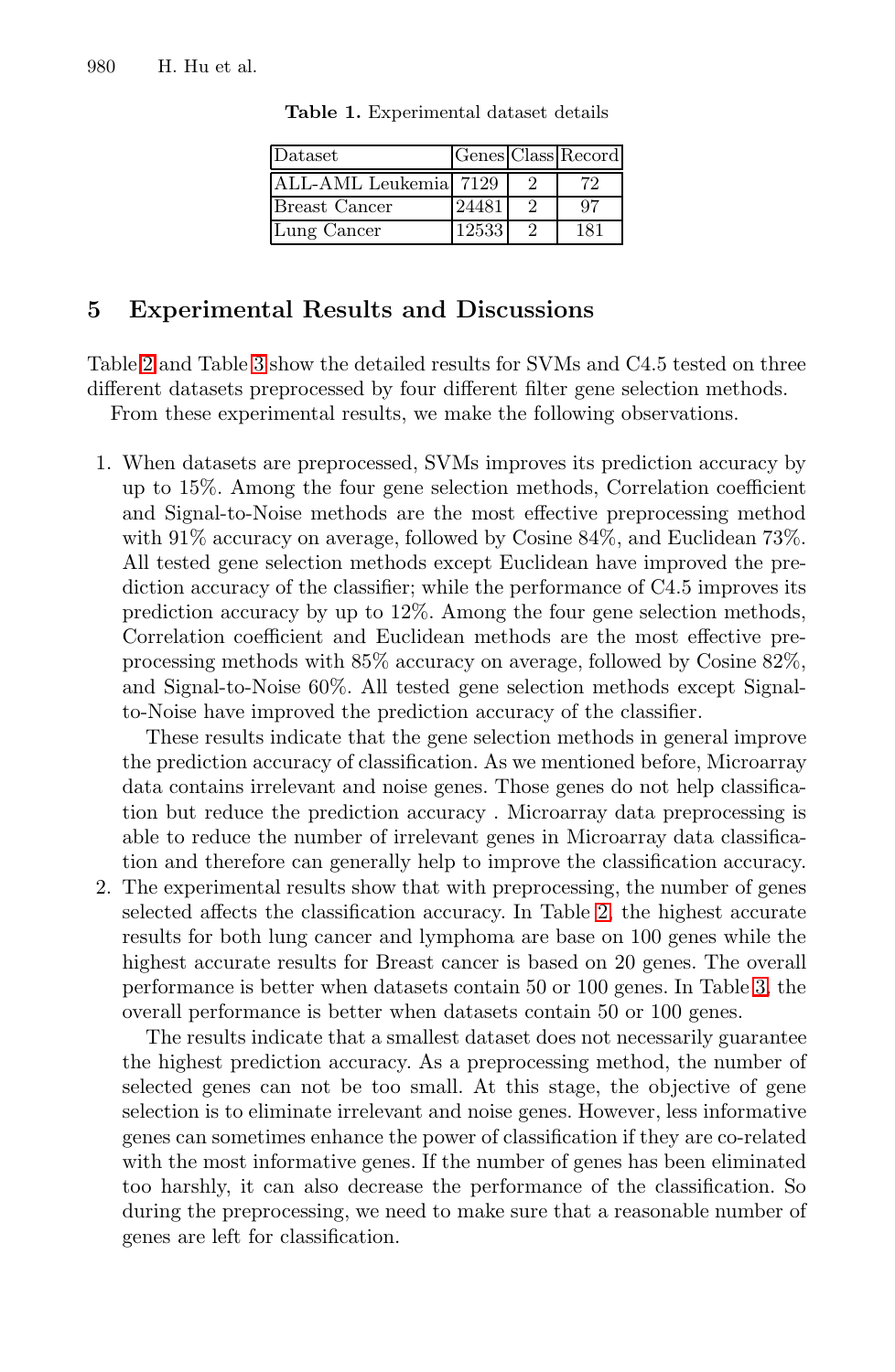| $\text{Dataset}$ | Original data | $100$ gene  |              |      | $50 \text{ gene}$ |  |  |                               | $20$ gene                                       |              |  |           |     |
|------------------|---------------|-------------|--------------|------|-------------------|--|--|-------------------------------|-------------------------------------------------|--------------|--|-----------|-----|
|                  |               |             |              |      |                   |  |  |                               | CC SN EU CO CC SN EU CO CC SN EU CO             |              |  |           |     |
| Breast cancer    | $.62\,$       | $.75$ $.72$ |              |      |                   |  |  |                               | .46 .54 .74 .74 .48 .57 .77 .77 .77             |              |  | $.49$ .53 |     |
| Lung cancer      | .96           |             |              |      |                   |  |  |                               | .98 1.0 .92 .98 1.0 1.0 .91 .99 .99 .99 .92 .99 |              |  |           |     |
| Lymphoma         | .92           |             | $.99\, 1.0 $ | .81  |                   |  |  |                               | .95. 98. 99. 99. 78. 95. 95. 97. 98. 95.        |              |  |           | .98 |
| Average          | .80           |             |              | .731 |                   |  |  | $.82$   $.91$   $.91$   $.72$ |                                                 | .84.91.91.72 |  |           | .83 |

<span id="page-5-0"></span>**Table 2.** The accuracy results for SVMs

| Dataset       | original data | $100$ gene |  |  | $50 \text{ gene}$ |  |  |  | 20 gene                                             |  |  |  |  |
|---------------|---------------|------------|--|--|-------------------|--|--|--|-----------------------------------------------------|--|--|--|--|
|               |               |            |  |  |                   |  |  |  | CC SN EU CO CC SN EU CO CC SN EU CO                 |  |  |  |  |
| Breast cancer | .61           |            |  |  |                   |  |  |  | 1.73 .46 .72 .57 .64 .46 .68 .57 .69 .46 .72 .59    |  |  |  |  |
| Lung cancer   | $.93\,$       |            |  |  |                   |  |  |  | .96 .82 .95 .96 .96 .96 .82 .96 .96 .96 .83 .95 .96 |  |  |  |  |

Lymphoma .80 .87 .5 .82 .87 .85 .5 .9 .87 .87 .5 .62 .9 Average .78 .85 .59 .83 .8 .82 .59 .85 .85 .84 .6 .76 .82

<span id="page-5-1"></span>**Table 3.** The accuracy results for C4.5

3. The experimental results also show that not all gene selection methods improve the performance of classification. Based on Euclidean gene selection method, the classification accuracy of SVMs decreases by up to 8% on average, while the classification accuracy of C4.5 improves by up to 5%. Signal-to-Noise is able to improve the performance of SVMs by 11%, but this method decrease the performance of C4.5 by up to 19%.

Those results remind us that when selecting the gene select method for data preprocessing, we must consider which classification method that the gene selection is for. For example, if we select SVMs as a classification algorithm, then Correlation coefficient or Signal-to-Noise gene selection method is better for data preprocessing. An inappropriate choice can only harm the power of prediction.

## **6 Conclusions**

In this paper, we have conducted some experiments on different existing gene selection methods for preprocessing gene expression Microarray data for classification by SVMs and C4.5, which themselves contain a wrapped method. We observed that in general the performance of SVMs and C4.5 are improved by using the preprocessed datasets rather than original datasets. The results indicated that not all gene selection methods improve the performance of classification. Among the different gene selection methods, correlation coefficient is the best gene selection method and improves the performance of SVMs and C4.5 significantly. Our results also implied that a small dataset usually does not produce high prediction accuracy. So during the preprocessing, we need to make sure a reasonable number of genes are chosen for classification. In future, we will evaluate more gene selection methods and classification algorithms. We will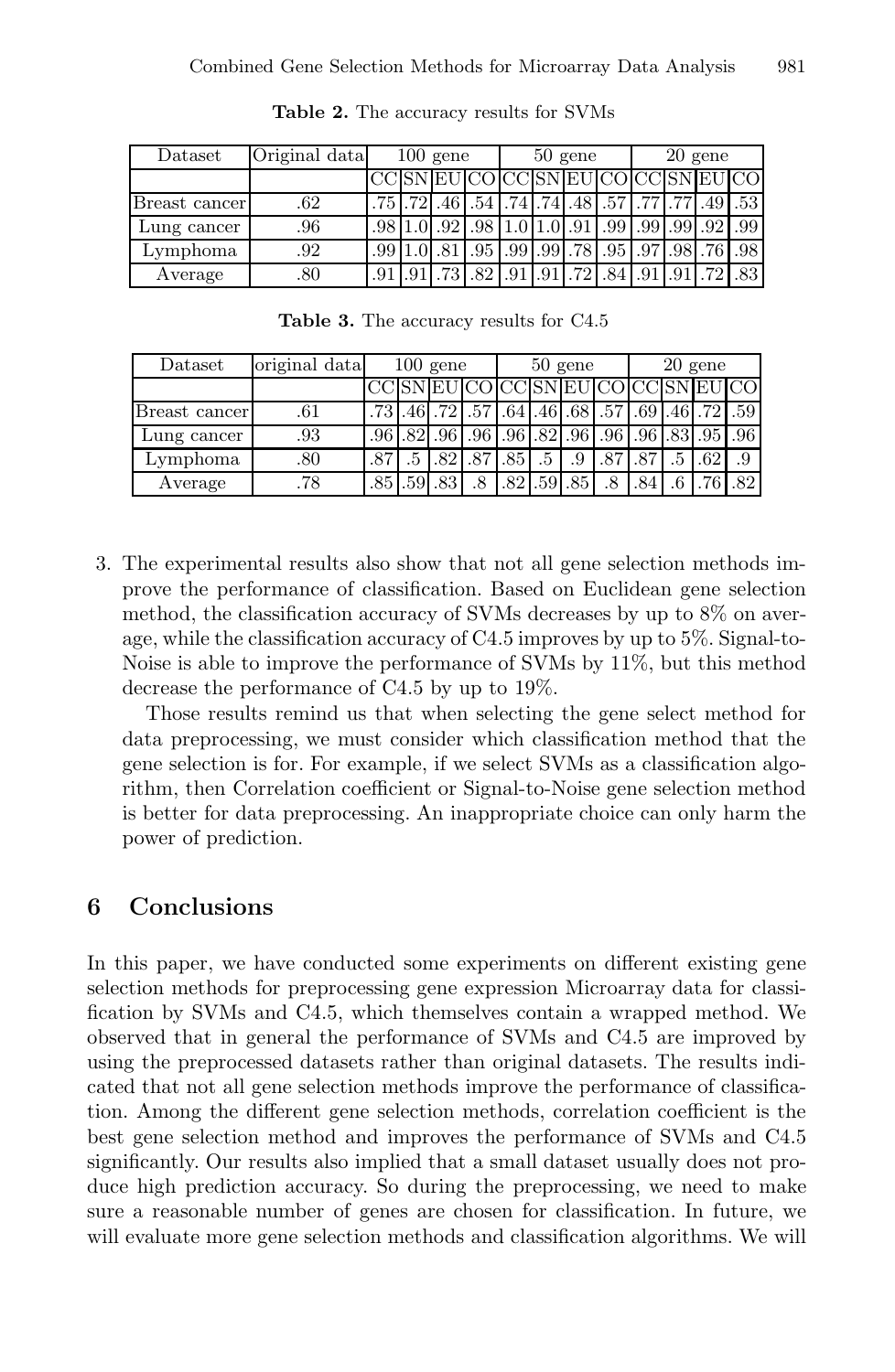investigate how Microarray data size are impact the performance of Microarray data analysis.

# <span id="page-6-18"></span><span id="page-6-2"></span>**References**

- 1. A. Alizadeh, M. Eishen, E. Davis, and C. M. et. al. Distinct types of diffuse large b-cell lymphoma identified by gene expression profiling. Nature, 403:503–511, 2000.
- <span id="page-6-0"></span>2. M. Brown, W. Grundy, D. Lin, N. Cristianini, C. Sugnet, T. Furey, M. Jr, and D. Haussler. Knowledge-based analysis of microarray gene expression data by using suport vector machines. In Proc. Natl. Acad. Sci., volume 97, pages 262–267, 2000.
- <span id="page-6-15"></span>3. S.-B. Cho and H.-H. Won. Machine learning in dna microarray analysis for cancer classification. In CRPITS '19: Proceedings of the First Asia-Pacific bioinformatics conference on Bioinformatics 2003, pages 189–198, Darlinghurst, Australia, Australia, 2003. Australian Computer Society, Inc.
- <span id="page-6-9"></span>4. C. Cortes and V. Vapnik. Support-vector networks. Machine Learning, 20(3):273– 297, 1995.
- <span id="page-6-13"></span>5. M. Dettling. Bagboosting for tumor classification with gene expression data. Bioinformatics, 20(18):3583–3593, 2004.
- <span id="page-6-1"></span>6. T. G. Dietterich. An experimental comparison of three methods for constructing ensembles of decision trees: Bagging, boosting, and randomization. Machine learning, 40:139–157.
- <span id="page-6-12"></span>7. T. S. Furey, N. Christianini, N. Duffy, D. W. Bednarski, M. Schummer, and D. Hauessler. Support vector machine classification and validation of cancer tissue samples using microarray expression data. Bioinformatics, 16(10):906–914, 2000.
- <span id="page-6-17"></span>8. G. Gordon, R. Jensen, L.-L. Hsiao, and S. G. et. al. Translation of microarray data into clinically relevant cancer diagnostic tests using gege expression ratios in lung cancer and mesothelioma. Cancer Research, 62:4963–4967, 2002.
- <span id="page-6-6"></span>9. I. Guyon, J. Weston, S. Barnhill, and V. Vapnik. Gene selection for cancer classification using support vector machines. Machine Learning, 46(1-3):389–422, 2002.
- <span id="page-6-7"></span>10. T. Joachims. Making large-scale support vector machine learning practical. In Advances in Kernel Methods: Support Vector Machines.
- <span id="page-6-10"></span>11. T. Joachims. Text categorization with support vector machines: learning with many relevant features. In C. Nédellec and C. Rouveirol, editors, Proceedings of ECML-98, 10th European Conference on Machine Learning, number 1398, pages 137–142. Springer Verlag, Heidelberg, DE, 1998.
- <span id="page-6-4"></span>12. R. Kohavi and G. H. John. Wrappers for feature subset selection. Artificial Intelligence, 97(1-2):273–324, 1997.
- <span id="page-6-5"></span>13. D. Koller and M. Sahami. Toward optimal feature selection. In International Conference on Machine Learning, pages 284–292, 1996.
- <span id="page-6-16"></span>14. J. Li and H. Liu. Kent ridge bio-medical data set repository. http://sdmc.lit.org.sg/gedatasets/datasets.html, 2002.
- <span id="page-6-14"></span>15. J. Li, H. Liu, S.-K. Ng, and L. Wong. Discovery of significant rules for classifying cancer diagnosis data. In ECCB, pages 93–102, 2003.
- <span id="page-6-3"></span>16. O. Maron and T. Lozano-Pérez. A framework for multiple-instance learning. In M. I. Jordan, M. J. Kearns, and S. A. Solla, editors, Advances in Neural Information Processing Systems, volume 10, pages 570–576. The MIT Press, 1998.
- <span id="page-6-11"></span><span id="page-6-8"></span>17. T. M. Mitchell. Machine Learning. McGraw-Hill, 1997.
- 18. E. Osuna, R. Freund, and F. Girosi. Training support vector machines:an application to face detection. In In Proceedings of the IEEE Computer Society Conference on Computer Vision and Pattern Recognition, 1997.